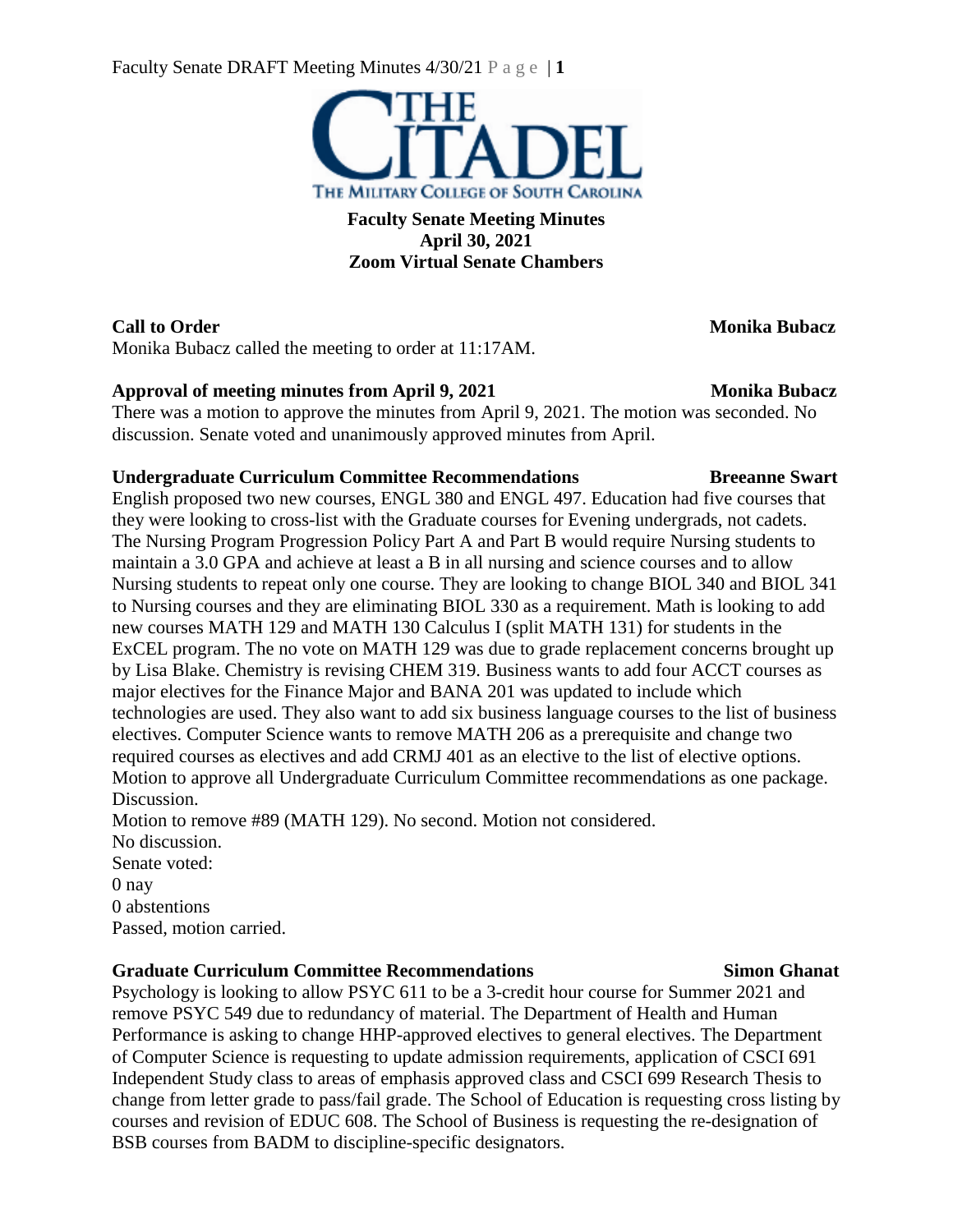Item 14 –According to Jennifer Albert, the EDUC 101 and EDUC 500 courses are both first courses students take in their education program. Both groups have very little experience with the topics, however the level of projects and contributions are very different with these two courses and this is done so they can have sufficient class sizes.

Motion to approve all Graduate Curriculum Committee recommendations as one package. Discussion.

0 nay 0 abstentions Passed, motion carried.

### **Tobacco Policy Change** Senators **Senators**

At our last meeting, we had an update from the team that is working on the policy change. Dr. Monika Bubacz requested Senators to contact her and discuss this further. This has created a Resolution which states that we, the Faculty Senate, are opposing any changes to our current policy, which says that The Citadel, campus wide, is a tobacco-free campus. This policy was initiated in 2016. As this is coming from our Senators (Dr. Joelle Neulander and Dr. Bill Trumbull) as a motion, a second was requested.

Motion seconded.

Discussion.

This is the first reading of the Resolution with appendix, which mostly talks about health issues. Dr. Al Lovvorn-

Motion to add a point to the Resolution stating that we should not enact policies we cannot enforce. We have created a situation by changing the policy for cadets 21 and older without a way to check age eligibility.

Motion seconded.

Discussion.

A senator serving on the Tobacco Policy committee said that we don't have an actual policy that we are confronting yet, we are just working to keep the policy we have. The change will be that students 21 and over will be allowed to chew in their rooms and faculty and staff can chew in their offices. No other changes have been made. The 2016 policy was a mandate. A representative from an ROTC department said that if The Citadel changes its policy, at least in areas under our purview like Army Training Leadership Lab, in our classrooms, we will not permit this. The tobacco-free campus is in line with Department of Defense policy over. A representative from another ROTC department pointed out that they will be following the

policies set by the Air Force.

No further discussion. Back to Dr. Al Lovvorn's motion, a vote was called. Senators voted by roll-call vote. 23 aye 14 nay 5 abstentions Passed, motion carried.

Back to discussing our initial motion of our Resolution.

A person involved with the original planning related to becoming a tobacco-free campus said that s/he would like to appeal to whomever is proposing the change. Please give this more